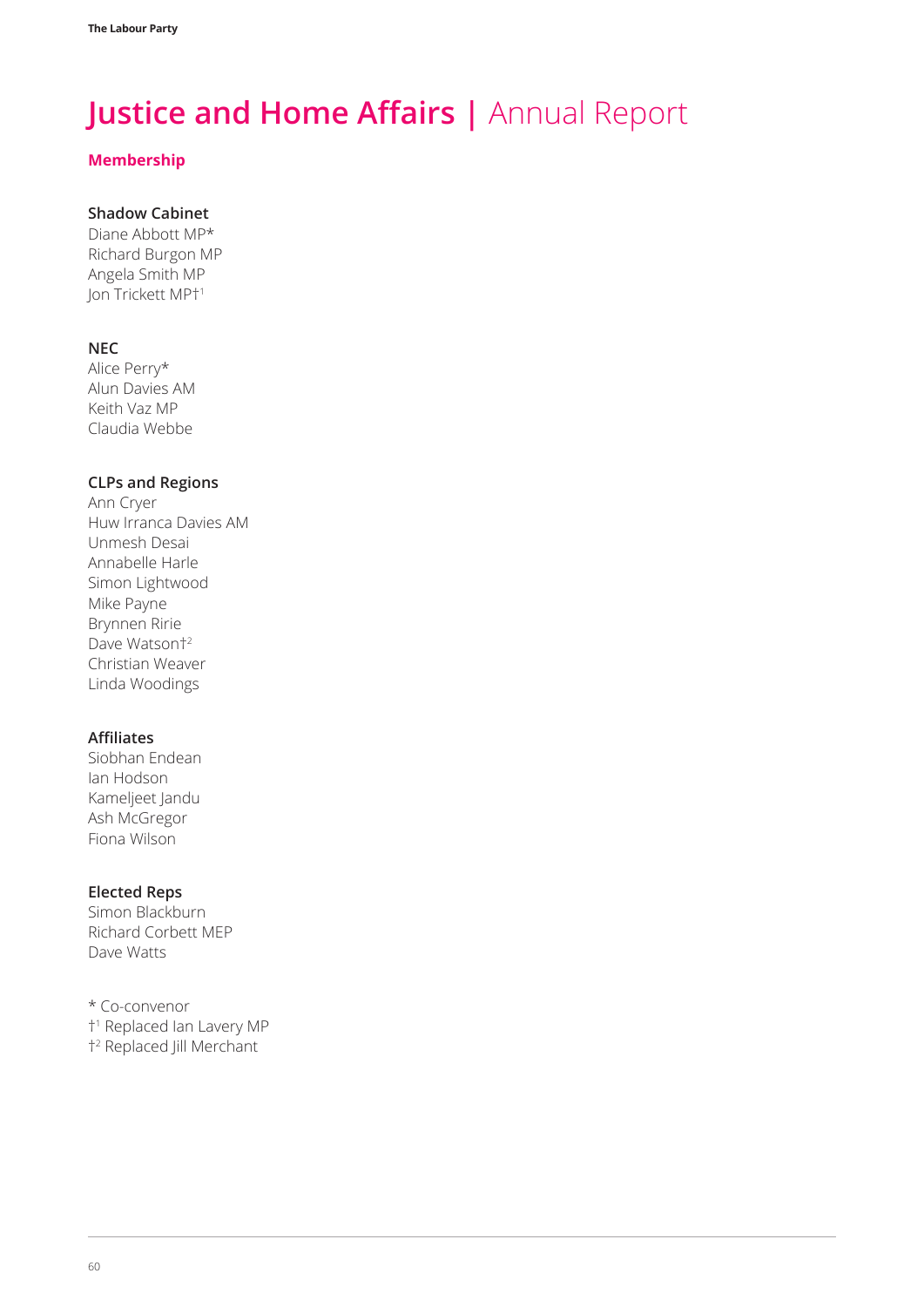### **Policy Development**

The Justice and Home Affairs Policy Commission was constituted following Annual Conference 2016, covering the Home Affairs, Justice, Cabinet Office, and Devolved Administrations portfolios.

At Annual Conference 2016, a Justice and Home Affairs policy seminar was held with delegates discussing a range of issues with members of the Shadow Home Affairs and Justice teams, including then Shadow Home Secretary, Andy Burnham, and Shadow Secretary of State for Justice, Richard Burgon MP. Alice Perry (NEC co-convener) chaired the meeting, taking contributions from the floor before allowing shadow ministers to respond. Several delegates expressed concerns around the crisis in prisons, including staffing levels and how to balance punishment, rehabilitation and public safety. There was also a discussion on probation, with calls for the part-privatisation of the service to be halted. Delegates shared concerns about access to justice, particularly the effects of legal aid cuts in reducing the number of law centres and firms offering legal aid services, as well as the effect of cuts to the Equality and Human Rights Commission. Other issues raised included anti-social behaviour, fraud committed against vulnerable people, and the implications of Britain leaving the European Union, including the impact on citizens' rights, the policing of cross-border crime, and the European Arrest Warrant. Concerns were also raised that the Prevent Strategy may contribute to the stigmatisation of some communities.

In addition, a well-attended Equalities, Civil Society, and Political Reform seminar was held at Annual Conference 2016. Jonathan Ashworth MP chaired the meeting, taking contributions from the floor and allowing shadow ministers to respond. Cat Smith MP, Shadow Minister for Voter Engagement and Youth Affairs, and Paul Flynn MP, Shadow Leader of the House, had a wide-ranging discussion with delegates on issues such as how to engage young people in politics and encourage greater participation in the democratic process more widely. Delegates questioned the panel about electoral reform, including greater use of proportional representation and extending the franchise to 16- and 17-year-olds. Delegates also discussed whether a system of compulsory voting similar to Australia should be considered for the

UK, and concerns were raised over the upcoming boundary review and the reduction in the number of MPs by 50. Delegates put forward suggestions on improving voter registration, and also discussed wider political reform including making the House of Lords democratically elected.

A composite motion calling for greater action from the Government on unaccompanied asylumseeking children was also passed at Annual Conference 2016.

In November 2016, the National Policy Forum met at Loughborough University to set the priorities for each Commission for the coming year. As part of this process, two breakout sessions were held for Justice and Home Affairs issues. Over the course of the weekend, Representatives identified immigration, access to justice, and prison reform as the priority issues they felt the Justice and Home Affairs Commission should focus on during this year's policy-making cycle. Representatives also identified a number of other issues which they thought should be considered by this Commission in the year ahead including domestic violence and gender-based violence, human rights, police cuts, hate crime, tackling extremism, electoral and constitutional reform, victims' rights and historic injustices, and bereavement support in the criminal justice system.

The Justice and Home Affairs Policy Commission held its first meeting of 2017 in January. Shadow Minister for the Cabinet Office, Ian Lavery MP, gave an update on the work of the Cabinet Office team, highlighting Brexit, voter registration, the boundary review, and cyber-security as particular areas of interest. Shadow Attorney General, Baroness Chakrabarti, then updated the Commission on behalf of the Justice team on the current crisis in the prison estate and on issues surrounding access to justice and human rights law. During this meeting the Commission considered the Agenda 2020 process, with the Chair outlining the timetable of activity and setting out the key stages in the policy-making process. Representatives also discussed how the priority topics should be decided upon based on priorities discussed at the NPF meeting in November and the ten pledges announced at Annual Conference 2016. The Commission discussed potential topics for future meetings and possible invitees to give evidence.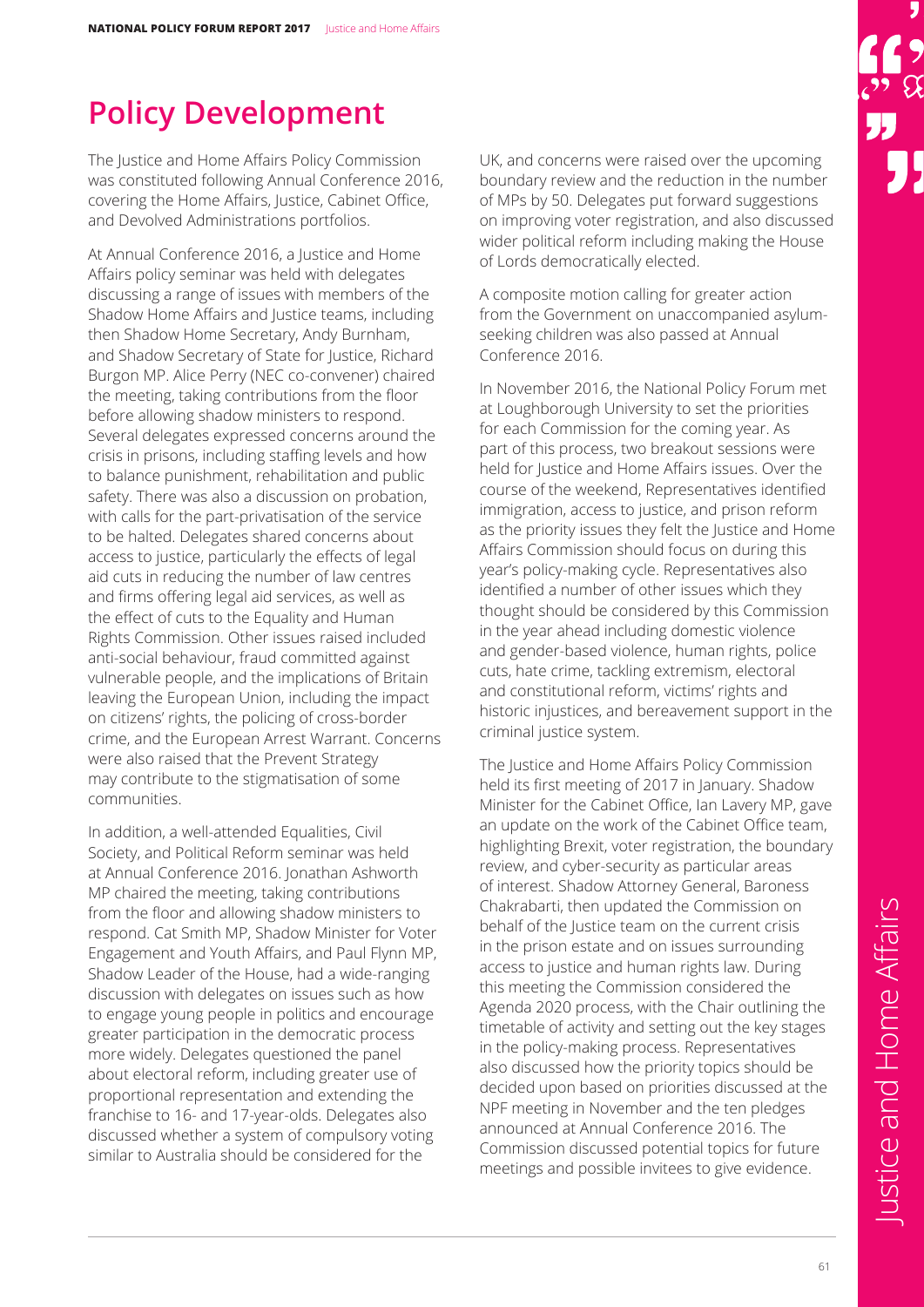Representatives considered a report covering the submissions that had been received since the Commission last met, as well as several motions from Annual Conference. Finally, the Commission discussed recent developments in policing and the changing patterns of crime.

The second meeting of the Commission was held in February 2017. To begin there was a discussion of the Version One consultation document which had been circulated in advance of the meeting. Representatives suggested the immigration section could include questions relating to integration, international students, and highlight the particularly vulnerable position of refugee children. In addition to the three priority issues identified at the NPF, the Commission decided a fourth issue should also be included: Victims' Rights and historic injustice. The Shadow Home Secretary, Diane Abbott MP, updated the Commission on the work of her team to push the Government to do more on providing support to unaccompanied asylum-seeking children. She also discussed with the Commission on concerns within the business sector about the Government's current approach to immigration, as well as concerns about the counter-radicalisation strategy. Finally, the Commission had a discussion on Brexit and free movement. To facilitate an open conversation, two guest speakers from different sides of the Brexit debate – Seb Dance MEP and the FBU's Paul Embery – were invited to give their views on what will happen to immigration policy once the UK leaves the EU. As part of this discussion, Commission members also considered submissions that had been received since the last meeting relating to immigration and Brexit. Commission members raised points on ensuring as many CLPs as possible make submissions. Representatives also discussed submissions received via the Labour Policy Forum website and the importance of encouraging submissions from as many people as possible, both members and supporters.

Planned evidence gathering sessions on prison reform and access to justice were cancelled as a consequence of the Westminster terror attack in March. Nevertheless, the Commission was able to consider a wide range of written expert evidence which it had received on the priority issues.

Submissions were received from the Solicitors' Regulation Authority, the National Secular Society, Children's Charities' Coalition on Internet Safety, Focus on Labour Exploitation (FLEX), Detention Action, Detention Forum, the Jo Cox Loneliness Commission, Which?, British Future, Criminal Appeals, the Refugee Council and Refugee Action among others.

#### **Labour's manifesto**

Following the snap election announcement in April, the NPF engaged in an accelerated manifesto development process. As part of that process, NPF Representatives took part in meetings on their priorities for the manifesto. In addition, outside experts, third sector bodies, and stakeholder groups were also asked to submit written evidence on what they thought should be prioritised.

After receiving a wide range of proposals via the manifesto survey and through other outreach work, the Commission held a teleconference so Representatives could consider the submissions received, as well as highlight the key priorities which they felt should be reflected in manifesto. In reference to the submissions received, the call was divided up into key themes: justice; immigration; policing & crime; and national security. On policing and crime, Representatives identified improving community policing, as well as more robust action on child sexual abuse and domestic violence as priorities. On national security, members suggested a pledge to maintain membership of Europol and wider security cooperation post-Brexit, as well as commitments on improving cyber security and tackling cyber crime, online grooming, and radicalisation.

Several measures to tackle the ongoing crisis in prisons were suggested, including: improving the recruitment, retention, pay and conditions of prison officers, better treatment of prisoners with mental health problems, and reforming the payment-by-results model of probation for levels offenders. Commission members highlighted the abolition of tribunal fees and measures to improve access to justice as key priorities. Having received a large number of submissions on human rights, and with reference to the ten pledges announced at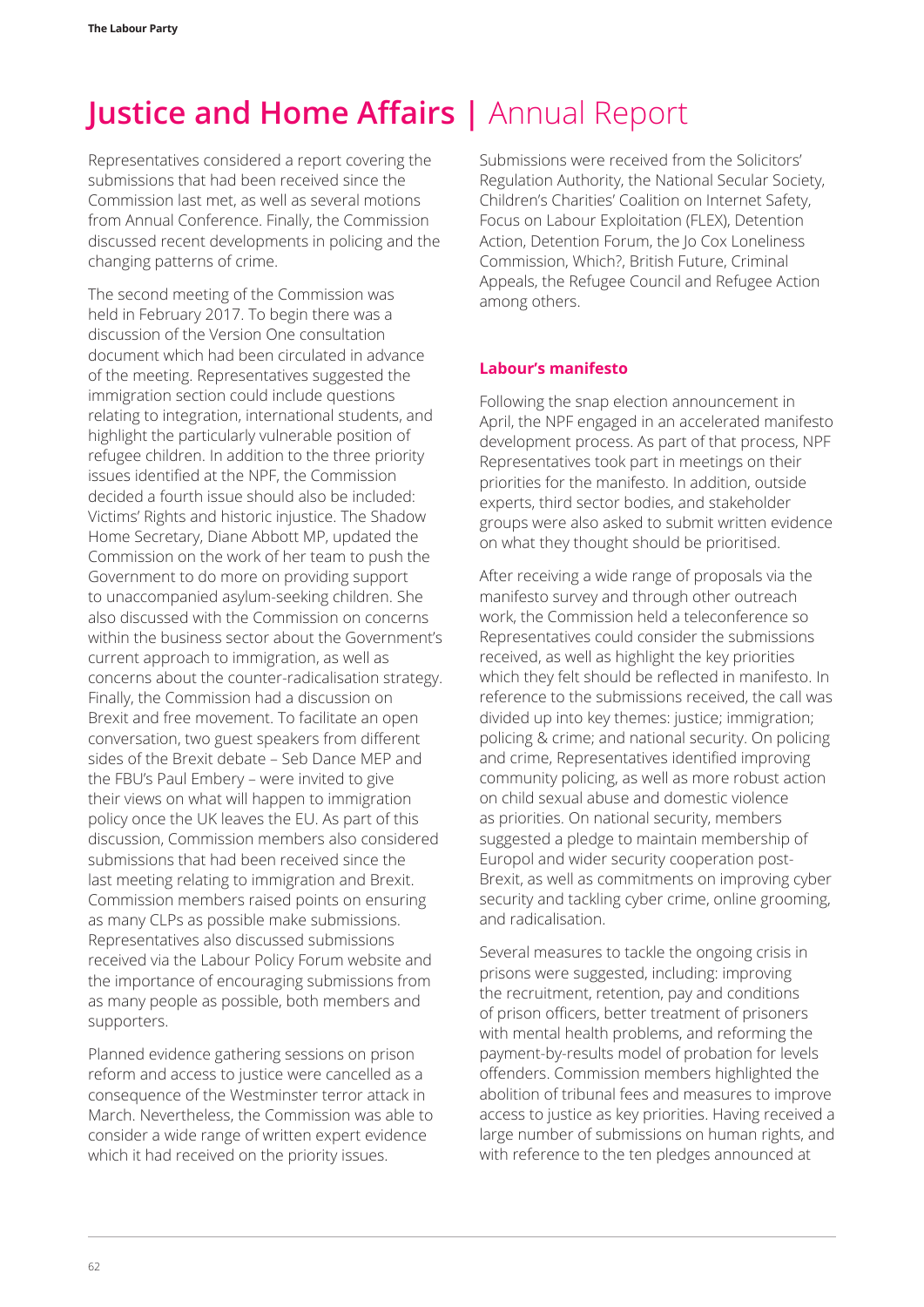Annual Conference 2016, the Commission agreed that a strong statement in support of the Human Rights Act would be welcome in the manifesto.

On immigration, members felt the manifesto should include proposals to tackle the undercutting of wages by unscrupulous employers and the practice of recruiting workers exclusively from aboard, as well as strengthening trade unions' ability to protect workers' rights. Members were also clear that the manifesto should reflect the positive contribution that migrants have made to the UK. Other priorities for the Commission included removing international students from net migration calculations, reinstating the Dubs scheme, and ensuring a fairer system of placing refugees in local authorities.

Justice and Home Affairs priorities also featured in teleconferences and meetings held with regional NPF bodies and other stakeholder groups as part of the manifesto development process. The future of policing was discussed during a number of meetings, with NPF Representatives expressing a desire for commitments to improve community policing and to increase the numbers of officers. Representatives also discussed better training for the police on hate crimes. On immigration, it was felt greater action was needed to tackle pressure on public services in areas that have seen high levels of immigration, with discussions on how the Migration Impact Fund should be reinstated.

Measures to increase access to justice also featured prominently during the manifesto development process, with suggestions that employment tribunal fees should be scrapped and calls for a fair legal aid system that protects the most vulnerable. Representatives also thought that there should be greater use of restorative justice.

On the devolved administrations, Representatives were clear on the need for Labour to set out its opposition to a second Scottish independence referendum. There were also calls for more work to be done to ensure women in Northern Ireland are able to receive the same access to abortion as those living in the rest of the UK. There was strong support for the devolution of policing to Wales, as well as ensuring a fairer funding settlement. Discussions were had on political and electoral reform, Representatives suggested extending

the franchise to 16- and 17-year-olds, as well as adopting online voting to improve turnout and creating an effective statutory register of lobbyists to increase transparency.

During the election campaign, Labour set out five key commitments to enhance community safety. The centrepiece of the pledge was a commitment to reinvigorate community policing, reflecting the work of the Justice and Home Affairs Commission. At the beginning of the campaign, Jeremy Corbyn announced that Labour would put 10,000 more police officers on the country's streets. The Justice and Home Affairs Commission investigated policing as a priority issue last year, taking evidence from experts as well as engaging with members and stakeholders through online consultations and regional meetings to develop a bold policy for policing and crime. The Commission heard that effective community policing promoted local intelligence gathering and improved community relations, which helps in early crime prevention, public safety and countering or identifying forms of radicalisation or pathways to violent extremism. Key challenges identified by expert witnesses included tackling violence against women and improving relations with BAME communities. These issues were reflected in Labour's 2017 manifesto, with pledges on a new commissioner for tackling domestic and sexual violence and a National Refuge Fund, as well as a commitment to eliminate institutional biases against BAME communities in the criminal justice system.

Other priorities for the Justice and Home Affairs Commission this year have also featured in Labour's offer on community safety. The focus on issues around immigration can be seen in the commitment to strengthen our border controls, investing in more staff to help tackle people smuggling and other cross-border crime. There is also a pledge to address the dangerous understaffing of our overcrowded prisons and improving officer safety by lowering the prisonerto-staff ratio.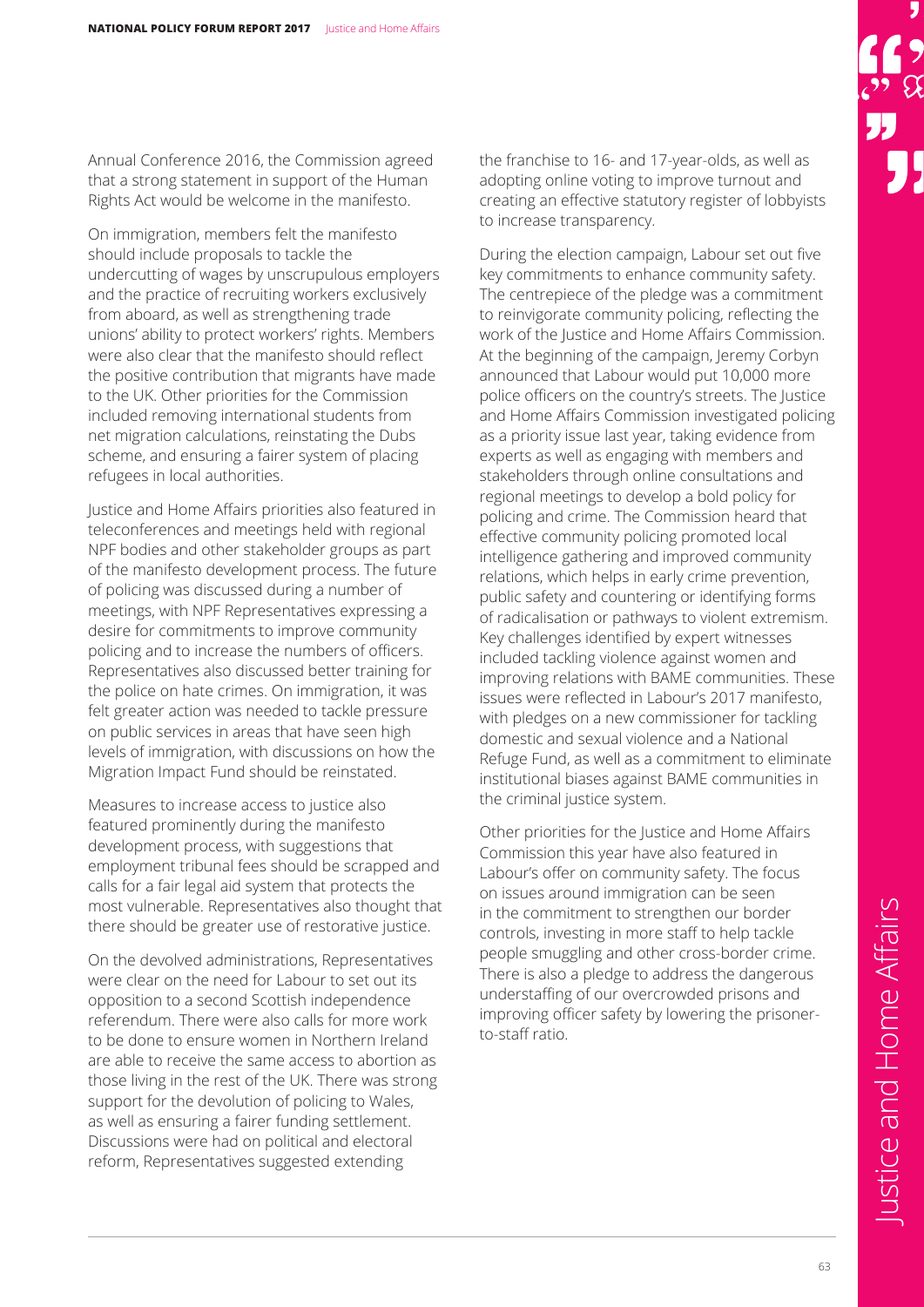#### **Current Issues**

#### **Terrorism and counter-extremism**

Attacks in Britain and across Europe over recent years demonstrate that terrorism and extremist ideology pose a serious and growing threat to our freedom and to our way of life. Our police, security and intelligence services work around the clock to counter that threat; the Commission believes it is imperative that they have the powers and resources they need to continue this vital work. Submissions received by the Commission also made clear that effective oversight of those powers was crucial in ensuring that they are used proportionately and that individual liberties are protected.

The extremist threat our country faces is evolving and becoming more complex. In recent years there have been hundreds of British jihadists returning from fighting with Daesh in Syria and Iraq, as well as the radicalisation of individuals here in Britain, either online or in our communities. There has also been an alarming rise in right-wing extremism. From the attack on Finsbury Park mosque or the murder of Jo Cox MP by rightwing extremists to the recent attacks at London Bridge and Manchester by Islamists. It is clear that extremist ideology of whatever kind has the capacity to wreak havoc and destruction on our streets. The Commission therefore welcome the manifesto commitment to review PREVENT. It reflects a sentiment expressed in many submissions received by the Commission that our counter-terrorism strategy needs the support of all communities and must address all the threats we face, from whatever source.

#### **Brexit - Immigration and security cooperation**

Over the course of the past year the Commission has received many submissions on what leaving the EU will entail, in particular what should happen with our immigration system and our security cooperation with other European nations.

The spike in hate crimes against BAME and immigrant communities in the wake of the referendum emphasised the need to discuss this issue in a sensitive and thoughtful manner. As we plan for a future outside of the EU, the Commission believes the correct approach is one which recognises the contribution made by people who have come to work and live here, but which also addresses concerns around the effect of immigration on public services and the exploitation of migrant workers by unscrupulous employers seeking to undercut wages. As part of our evidence gathering sessions, the Commission conducted a lively debate between 'Trade Unionists Against the EU's Paul Embery and Remain campaigner Seb Dance MEP on what sort of immigration system our country should have post-Brexit. There was agreement that the lives of EU nationals living in the UK or British nationals living in the EU should not be used as a bargaining chip. This sentiment was reflected in the manifesto commitment to confirm the existing legal status of EU citizens living in the UK and accept the same guarantees for British citizens elsewhere in the EU. A common theme expressed both in submissions received and from expert evidence was that Government should not be let off the hook for underinvestment in public services or in housing by blaming pressures in these areas exclusively on immigration. Commission members agree that pressures on public services and a lack of affordable housing are the responsibility of the Government and migrant communities should not be scapegoated. Migrant workers play an important role in key sectors of the economy as well as in our public services. It is therefore welcome that the 2017 manifesto pledged to put jobs, growth and the economy above arbitrary immigration targets.

Submissions received highlighted a deep concern about the potential impact that leaving the EU will have on our future cooperation with other European nations on issues such as counterterrorism and organised crime. The Commission believes that membership of the EU has given Britain valuable access to intelligence sharing databases, such as the Schengen Information System, Prum, or Passenger Name Records. Cooperation and data-sharing with other countries on intelligence is crucial in tracking suspects and preventing attacks, which is why the commitment to strengthen cross-border collaboration under a Labour Government is so important.

#### **Justice and Human Rights**

This year the Commission received alarming evidence of the ongoing crisis at every level of our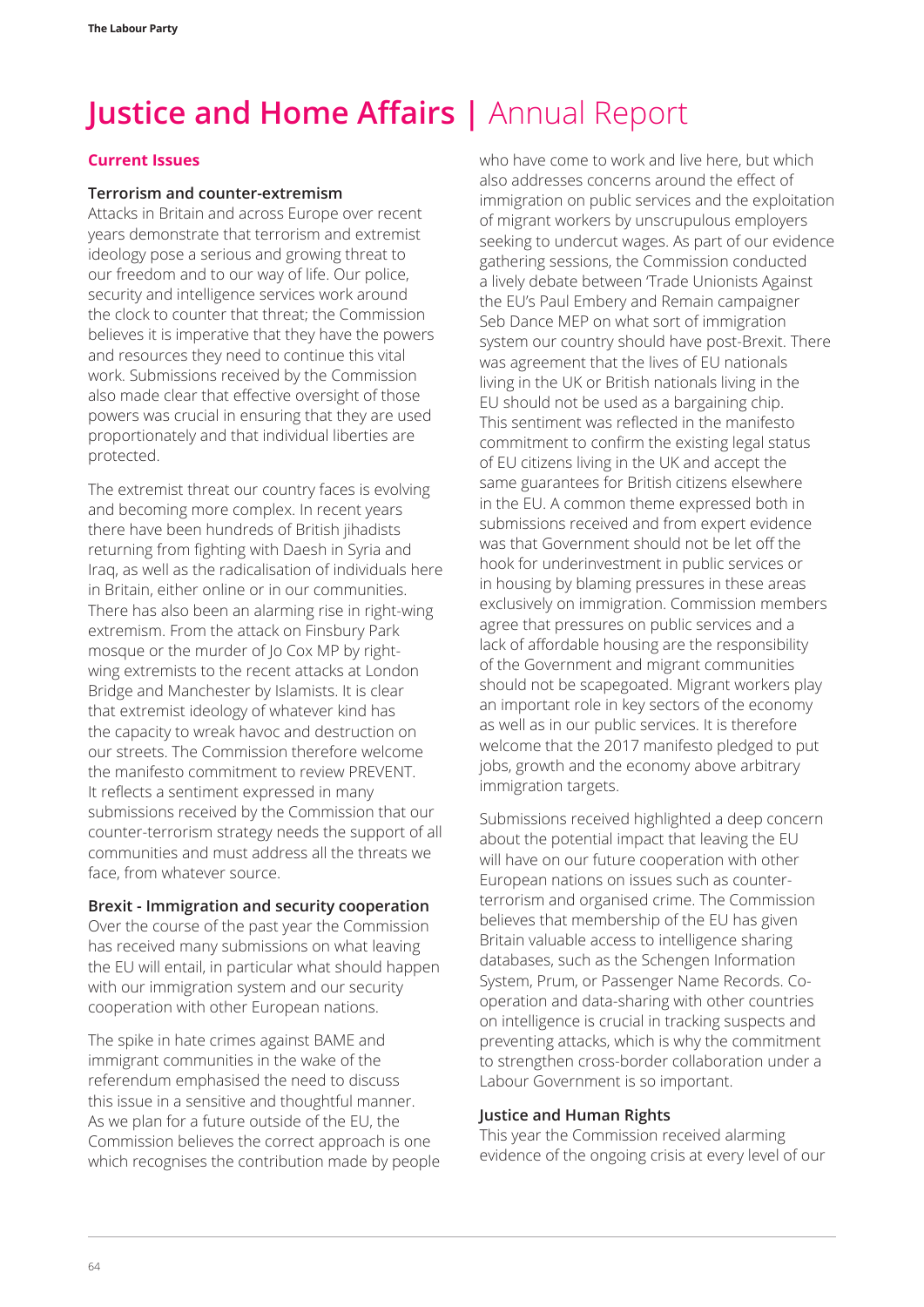justice system. Written submissions from experts in the field, party members and stakeholders highlighted the extent to which access to justice is being denied to those on limited means through cuts to legal aid and the prohibitive costs imposed on workers seeking to assert their rights through the employment tribunal system. The Commission welcomed the manifesto commitments to improve access to justice, including abolishing employment tribunal fees and reviewing the means test for legal aid. And we look forward to reading the final report from the Bach Commission on Access to Justice.

Submissions and expert evidence received by the Commission also made clear that the crisis in prisons continues to escalate, with growing levels of violence, drug abuse, suicide and self-harm making rehabilitation more difficult. Evidence was also presented to Commission members on the Conservatives' reckless part-privatisation of probation, which has been a costly failure with no impact on reoffending. The Commission heard that when prison and probation fails, people can get stuck in a cycle of reoffending with no hope of turning their lives around, simply causing more misery for their victims and at a cost of billions to the taxpayer. Evidence received also made clear that to reduce reoffending, prison and probation cannot be considered on their own, and that policies must also account for contributory factors such as a troubled family life, drug or alcohol dependency, or homelessness. The Commission recognises the detrimental impact of cuts to community support organisations on the rehabilitation of offenders. It was therefore encouraging to see proposals in the Labour Manifesto at the General Election to extend a multi-agency approach to youth justice in order to work with young people at risk of drifting into antisocial or criminal behaviour.

The importance of the Human Rights Act and a properly funded Equality and Human Rights Commission in allowing people to defend their rights and secure justice was also highlighted through submissions over the course of the year. This is reflected in the welcome manifesto commitment to defend the Human Rights Act and retain Britain's membership of the European Convention on Human Rights. The Commission believes it is vital that the process of leaving the EU

does not result in dilution of our human rights. The Commission believes that the manifesto pledge to introduce an EU Rights and Protections Bill will be crucial in ensuring there are no detrimental changes to workers' rights, equality law, consumer rights or environmental protections as a result of Brexit. In addition a commitment to guarantee EU Structural Funding until the end of the current funding round will give much-needed certainty to organisations and programmes that promote and protect our human rights.

#### **Fire Service**

Since 2010, Fire and Rescue Services have faced significant and dangerous cuts, which have seen the loss of over 9,000 staff, the closure of dozens of fire stations, rising response times, and a deeply concerning fall in the number of fire safety audits. Alongside this, firefighters and emergency control staff have seen their pay, pensions, and working conditions attacked and eroded. Against this backdrop of Conservative underinvestment, the Commission notes the welcome election pledge in the Labour Manifesto to hire 3,000 new firefighters and consult on national minimum standards for the service.

#### **Crime and policing**

The Commission notes with concern the warnings from a growing number of senior figures in policing about the impact continued funding reductions are having on the service. Over the last seven years, the police have seen their funding cut by over a quarter, with the loss of tens of thousands of officers and staff. We have received submissions on how this has meant some police forces find it difficult to place sufficient resources into measures which prevent crime or protect the public as part of neighbourhood policing. The Commission took evidence on signs that some of the most serious and violent offences are on the rise again. New threats to public safety are also emerging, such as cyber crime, online child sexual exploitation, and radicalisation. In addition, we have heard how officers tackle previously hidden crimes like human trafficking, forced marriage, or female genital mutilation. And improvements in police practice and recording techniques have shown that violence against women and girls, sexual offences, and stalking and harassment are all much more widespread than previously thought. These

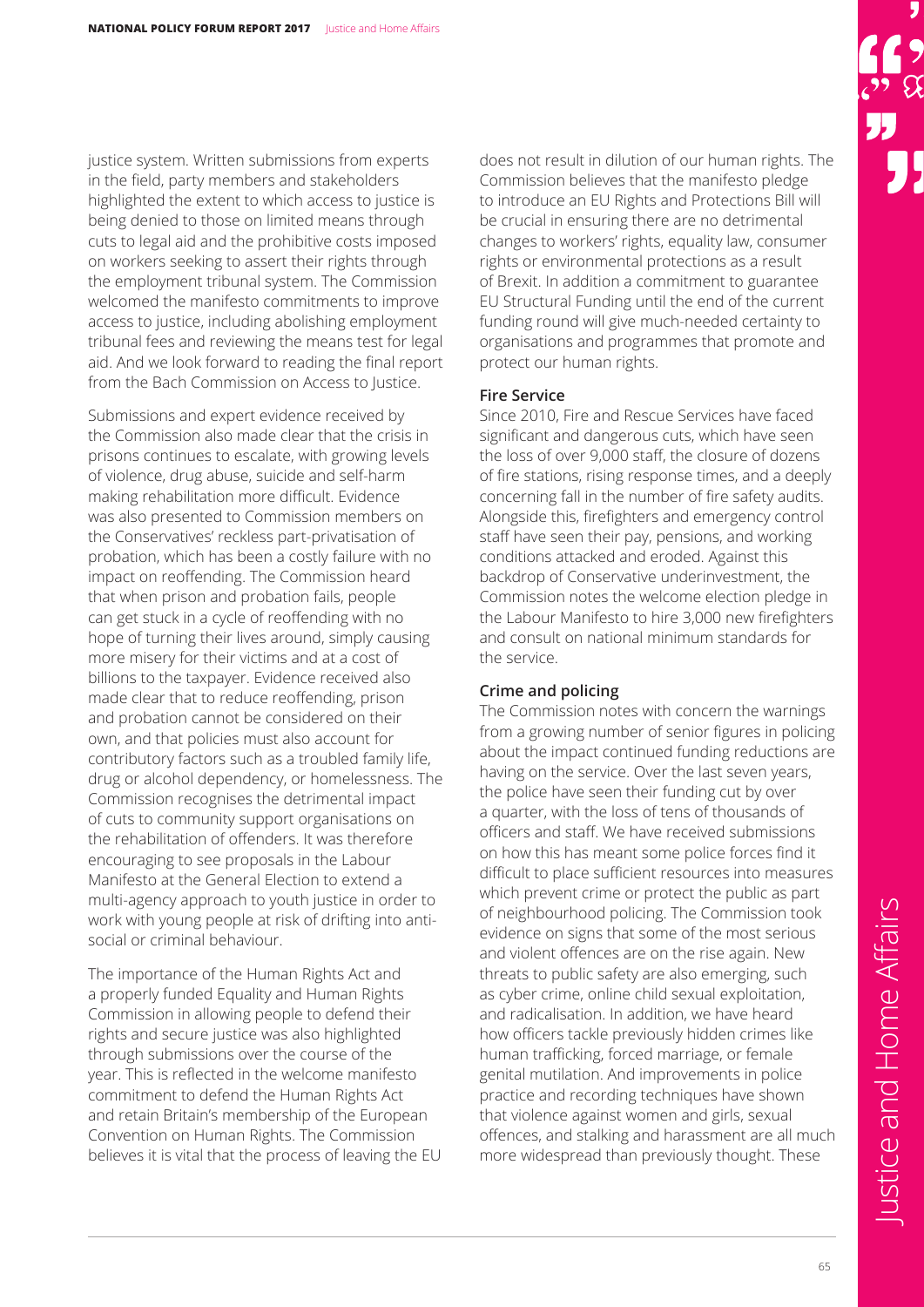offences, which are labour-intensive and costly to investigate, make up an increasing proportion of overall police workload. In their role supporting communities, the police are also experiencing growing non-crime demands on forces, frequently linked to issues of vulnerability, public protection and safeguarding. The Commission is clear that much more must be done to tackle violence against women and girls. However, the current funding crisis facing Women's Aid refuges results in women being turned away from shelters every day due to a lack of space and forced to return to their abuser. The Commission thinks the manifesto commitment to establish a National Refuge Fund will help to ensure financial stability for the sector and break this cycle of violence and abuse.

The recent terrorist attacks have once again shown how our brave officers do not hesitate to go above and beyond the call of duty to protect the people of this country and our way of life in emergency situations. However, neighbourhood policing has also been identified as a key tool in combating the terror threat the country faces as local officers are often best-placed to gain vital intelligence because they have earned the trust and confidence of communities they serve. That is why the Commission feels Labour's flagship election pledge to hire 10,000 new officers in community policing roles is so important to maintaining and enhancing public safety.

#### **Cyber security**

Cyber attacks at home and abroad over recent months, including against the NHS and Parliament, have once again demonstrated the threats we all face as our lives increasingly migrate online. The Commission was pleased to see that concerns raised via submissions were reflected in the manifesto commitment to ensuring contractors to the Ministry of Defence sign up to a cyber security charter and the pledge of a full review of cyber security capabilities as part of a Strategic Defence and Security Review by an incoming Labour government.

#### **Northern Ireland**

The Good Friday Agreement was one of the greatest achievements of the last Labour Government. Both through submissions from party members and in stakeholder engagement meetings during the manifesto development

process, it has been stressed that the continuation of power-sharing arrangements in a devolved administration is the best way to ensure peace and stability for the people of Northern Ireland. The Commission believes that all parties must now come together in the interest of maintaining the integrity of the devolved institutions and facing up to the challenges ahead for Northern Ireland.

#### **Youth voter engagement**

The Commission welcomes the increased engagement by young people in the democratic process witnessed during the 2017 General Election. Over the past year, members have considered many submissions on how to encourage more young people to vote and to participate in our democracy, from extending the franchise to 16 and 17 year olds to measures designed to make it easier for students to register to vote. We are pleased to see that these proposals formed part of the policy offer to young people in Labour's 2017 manifesto.